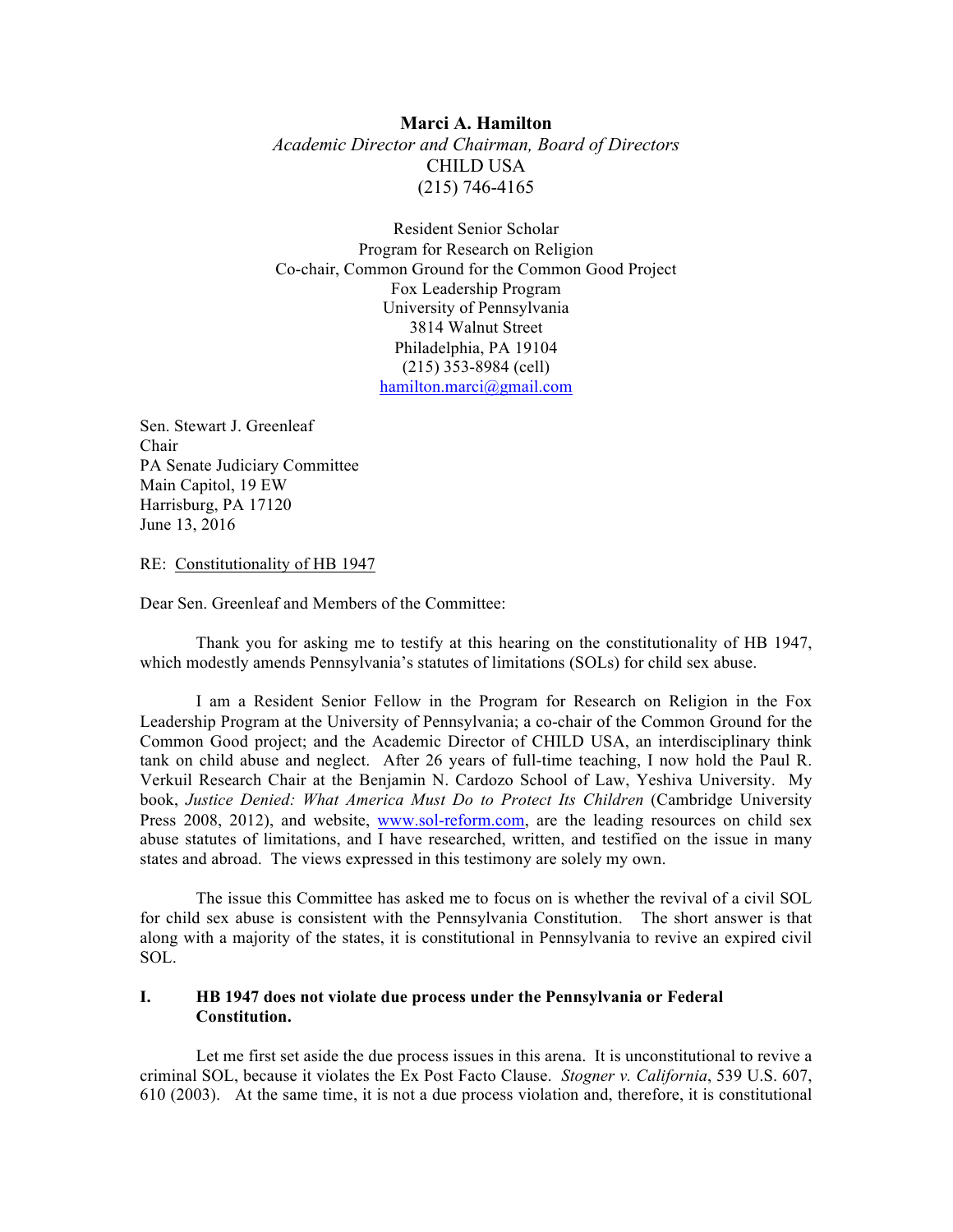to revive a civil SOL. *Landgraf v. USI Film Prods*., 511 U.S. 244, 267 (1994). Under the federal Constitution, revival of a civil SOL is constitutional if two due process requirements are met: (1) clear legislative intent and (2) the change is to a procedural element, like a statute of limitations. See *Republic of Austria v. Altmann*, 541 U.S. 677, 692-93 (2004); *see also Landgraf*, 511 U.S. at 267-68; *Chase Sec. Corp. v. Donaldson*, 325 U.S. 304, 311-15 (1945*); Campbell v. Holt*, 115 U.S. 620, 6 S. Ct. 209 (1885).

While the precise question of the constitutionality of revival of child sex abuse SOLs has not yet been addressed by the Pennsylvania Supreme Court, the Court has applied these due process principles in *Bible v. Dep't of Labor & Indus.*, 548 Pa. 247, 696 A.2d 1149 (Pa. 1997), when it held a retroactive amendment to the Workers' Compensation Act constitutional because "[w]e have used the same reasonableness/balancing of interests analysis in applying the due process protections of the Pennsylvania Constitution. There we observed that 'traditionally, retrospective laws which have been deemed reasonable are those which impair no contract and disturb no vested right, but only vary remedies, cure defects in proceedings otherwise fair, and do not vary existing obligations contrary to their situation when entered into and when prosecuted.'" *Id*. at 260, 1156 (quoting *Krenzelak v. Krenzelak*, 503 Pa. 373, 382-83, 469 A.2d 987, 991 (Pa. 1983) (internal citation omitted). The Pennsylvania Supreme Court's reasoning controls, and in *Bible*, the court found that an amendment which retroactively changed the compensation for loss of hearing for workers' compensation claims did not violate due process. The amendment did not impair claimants' right to receive compensation for hearing loss, which would have been substantive, but merely changed the remedy, and retroactive application of the amendment to pending cases was rational.

Any claim to a vested right in the running of a statute of limitations is grounded in a right to due process, and the Pennsylvania Supreme Court has already foreclosed any proper reliance on such an argument. Most recently, in 2015, two of Pennsylvania's sister State Supreme Courts considered the constitutionality of similar revival legislation, and after careful analysis both Courts upheld the revivals to be a proper exercise of legislative judgment under their state Constitutions. *See Sliney v. Previte*, 473 Mass. 283, 41 N.E.3d 732 (Mass. 2015); *Doe v. Hartford Roman Catholic Diocesan Corp.*, 317 Conn. 357, 119 A.3d 462 (Conn. 2015).<sup>1</sup>

As under federal law, where the retroactive intent is plain, and the statute involves the retroactivity of a civil (not criminal) procedural matter, the revival of a civil statute passes constitutional muster.

Pennsylvania follows the same reasoning as the United States Supreme Court and has permitted the retroactive application of statutes under circumstances like HB 1947. In recent years, it has observed the distinction drawn by the federal courts between procedural and substantive retroactive changes in the law, and prescribed deference with respect to procedural

 $1$  The constitutionality of civil retroactive legislation for victims of child sexual abuse has been upheld as a proper exercise of legislative power by Pennsylvania's sister states repeatedly since Landgraf. See*,* Sliney v. Previte, 473 Mass. 283, 41 N.E.3d 732 (Mass. 2015); Doe v. Hartford Roman Catholic Diocesan Corp., 317 Conn. 357, 119 A.3d 462 (Conn. 2015); Roe v. Ram, No. 14-00027 LEK-RLP, 2014 U.S. Dist. LEXIS 120830 (D. Haw. 2014); Sheehan v. Oblates of St. Francis de Sales, 15 A.3d 1247 (Del. 2011); Deutsch v. Masonic Homes of California, Inc., 80 Cal. Rptr. 3d 368 (Cal. Ct. App. 2008), Melanie H. v. Defendant Doe, No. 04-1596-WQH-(WMc), slip op. (S.D. Cal. Dec. 20, 2005); Gomon v. Northland Family Physicians, Ltd., 645 N.W.2d 413, 414, 418-420 (Minn. 2002); Stratmeyer v. Stratmeyer, 567 N.W.2d 220, 223-24 (S.D. 1997); Cosgriffe v. Cosgriffe, 864 P.2d 776, 776 (Mont. 1993).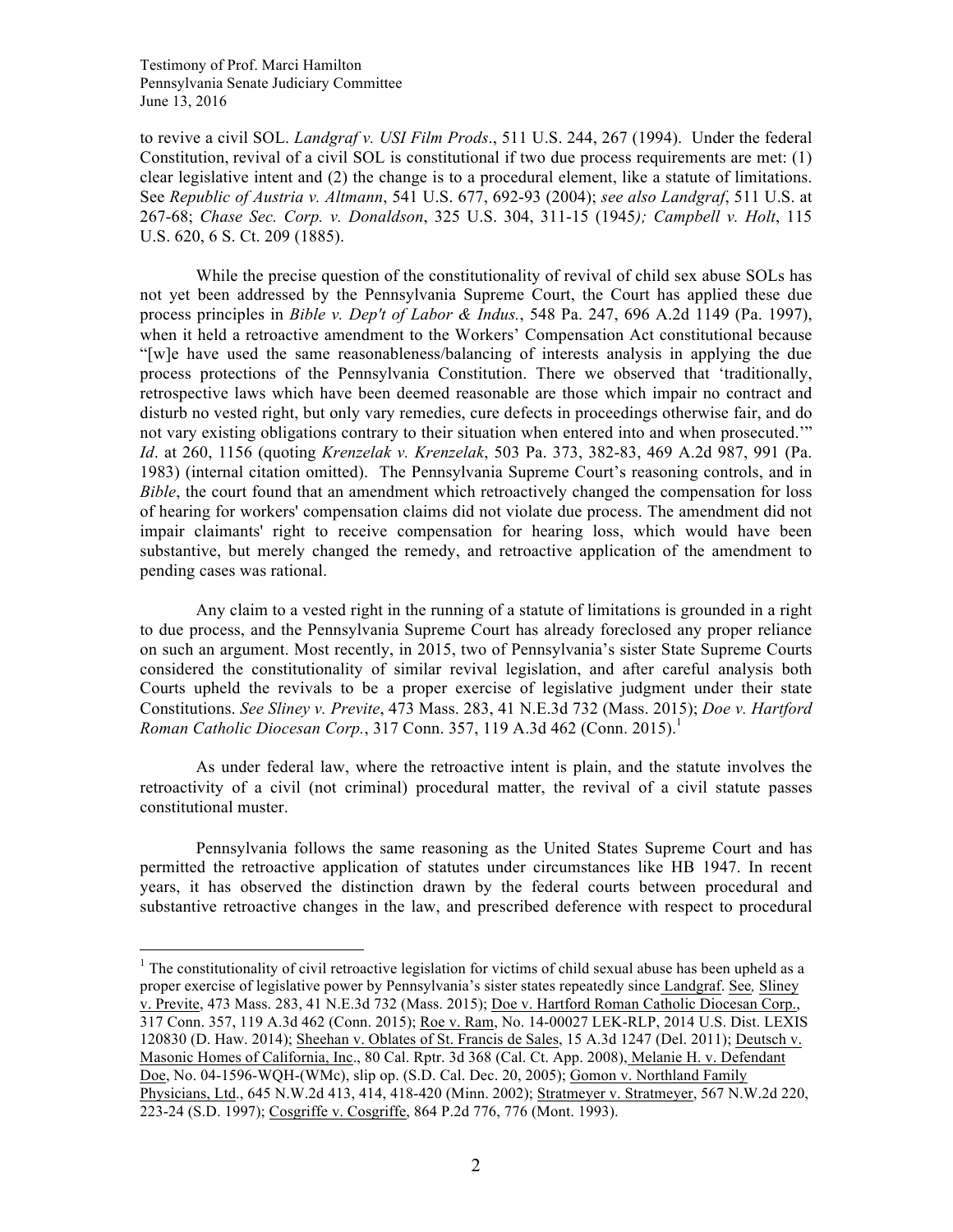rules. Statutes of limitation are procedural in Pennsylvania, not substantive. *Seneca v. Yale & Towne Mfg*. Co., 142 Pa. Super. 470, 474 (Pa. 1941*).*

Since the Supreme Court's articulation of the modern constitutional standard in *Landgraf* in 1997, the retroactive application of lengthened statutes of limitations has not been found to disturb vested rights under Pennsylvania law. *McDonald v. Redevelopment Auth.*, 952 A.2d 713, 718 (Pa. Commw. Ct. 2008), *appeal denied*, 600 Pa. 772, 968 A.2d 234 (Pa. 2009) ("[N]o one has a vested right in a statute of limitations or other procedural matters, and the legislature may at any time alter, amend or repeal such provision without offending constitutional restraints."). In *McDonald*, which involved statutes of limitations under eminent domain, the Court held that a retroactive restriction in the limitations period from five years to one did not violate the plaintiffs' due process rights. In other words, the shortening of an SOL for a plaintiff was permissible, because it was just a procedural change, not a substantive change. The same reasoning applies to defendants, and thus to H.B 1947—mere alteration of an SOL does not violate due process in Pennsylvania. Pennsylvania is thus in line with the majority of states, which have **not** found that defendants have a vested right in expired SOLs post-*Landgraf*. 2

<sup>&</sup>lt;sup>2</sup> Catholic Bishop of N. Alaska v. Does, 141 P.3d 719, 722-25 (Alaska 2006) (open question); Chevron Chemical Co. v. Superior Court, 131 Ariz. 431, 440, 641 P.2d 1275 (Ariz. 1982); City of Tucson v. Clear Channel Outdoor, Inc., 105 P.3d 1163, 1167, 1170 (Ariz. 2005), barred by statute, Ariz. Rev. Stat. Ann. § 12-505 (2010); Mudd v. McColgan, 183 P.2d 10, 13 (Cal. 1947); 20th Century Ins. Co. v. Superior Court, 90 Cal. App. 4th 1247, 1263-64, 109 Cal. Rptr. 2d 611 (Cal. 2001), cert. denied, 535 U.S. 1033, 122 S. Ct. 1788, 152 L. Ed. 2d 648 (2002); Shell W. E&P, Inc. v. Dolores Cnty. Bd. of Comm'rs, 948 P.2d 1002, 1011-13 (Colo. 1997); Rossi v. Osage Highland Dev., LLC, 219 P.3d 319, 322 (Col. App. 2009) (citing In re Estate of Randall, 441 P.2d 153, 155 (Col. 1968)); Doe v. Hartford Roman Catholic Diocesan Corp., 317 Conn. 357, 439-40 (Conn. 2015); Sheehan v. Oblates of St. Francis de Sales, 15 A.3d 1247, 1258-60 (Del. 2011); Riggs Nat'l Bank v. District of Columbia, 581 A.2d 1229, 1241 (D.C. 1990); Canton Textile Mills, Inc. v. Lathem, 253 Ga. 102, 105, 317 S.E.2d 189, 193 (Ga. 1984); Vaughn v. Vulcan Materials Co., 465 S.E.2d 661, 662 (Ga. 1996); Roe v. Doe, 581 P.2d 310, 316 (1978); Gov't Employees Ins. Co. v. Hyman, 975 P.2d 211 (Haw. 1999); Hecla Mining Co. v. Idaho State Tax Comm'n, 697 P.2d 1161, 1164 (Idaho 1985); Peterson v. Peterson, 156 Idaho 85, 91, 320 P.3d 1244, 1250 (Idaho 2014); Metro Holding Co. v. Mitchell, 589 N.E.2d 217, 219 (Ind. 1992); Harding v. K.C. Wall Products, Inc., 250 Kan. 655, 668-69, 831 P.2d 958 (Kan. 1992); Ripley v. Tolbert, 921 P.2d 1210, 1219 (Kan. 1996); Allstate Ins. Co. v. Kim, 376 Md. 276, 296-98, 829 A.2d 611 (Md. 2003); Doe v. Roe, 419 Md. 687, 703-707, 20 A.3d 787 (Md. 2011) (open question); City of Boston v. Keene Corp., 406 Mass. 301, 312-13, 547 N.E.2d 328 (Mass. 1989); Kienzler v. Dalkon Shield Claimants Trust, 426 Mass. 87, 88-89, 686 N.E.2d 447, 449-450 (Mass. 1997); Rookledge v. Garwood, 65 N.W.2d 785, 790-92 (Mich. 1954); Pryber v. Marriott Corp., 98 Mich. App. 50, 56-57, 296 N.W.2d 597 (Mich. Ct. App. 1980), aff'd, 411 Mich. 887, 307 N.W.2d 333 (Mich. 1981) (per curiam); Gomon v. Northland Family Physicians, Ltd., 645 N.W.2d 413, 416 (Minn. 2002); In re Individual 35W Bridge Litigation, 806 N.W.2d 820, 830-31 (Minn. 2011); Cosgriffe v. Cosgriffe, 864 P.2d 776, 778 (Mont. 1993); Alsenz v. Twin Lakes Village, 843 P.2d 834, 837-838, 108 Nev. 1117, 1122 (Nev. 1992), affirmed, 864 P.2d 285 (Nev. 1993) (open question); Panzino v. Continental Can Co., 71 N.J. 298, 304- 305, 364 A.2d 1043, 1046 (N.J. 1976); Bunton v. Abernathy, 73 P.2d 810, 811-12 (N.M. 1937); Orman v. Van Arsdell, 78 P. 48, 48, 12 N.M. 344, 348, 1904-NMSC-024, 6 (N.M. 1904); Gallewski v. Hentz & Co., 301 N.Y. 164, 174-75, 93 N.E.2d 620 (1950); Hymowitz v. Eli Lilly & Co., 539 N.E.2d 1069, 1079-80 (N.Y. 1989); In Interest of W.M.V., 268 N.W.2d 781, 786 (N.D. 1978); Pratte v. Stewart, 125 Ohio St. 3d 473, 482; 929 N.E.2d 415, 423 (Ohio 2010) (open question); McFadden v. Dryvit Systems, Inc., 338 Ore. 528, 535, 112 P.3d 1191, 1195 (Or. 2005); Owens v. Maass, 323 Ore. 430, 439-440, 918 P.2d 808, 813 (Or. 1996); Stratmeyer v. Stratmeyer, 567 N.W.2d 220, 223 (S.D. 1997); Lane v. Dep't of Labor & Indus., 21 Wn.2d 420, 426, 151 P.2d 440, 443 (Wash. 1944); Ballard Square Condo. Owners Ass'n v. Dynasty Constr. Co., 158 Wn.2d 603, 617-618, 146 P.3d 914, 922 (Wash. 2006), superseded in part by statute, Wash. Rev. Code 25.15.303, as recognized in Chadwick Farms Owners Ass'n v. FHC, LLC, 160 P.3d 1061, 1064 (Wash. 2007), overruled in part, 166 Wn.2d 178, 207 P.3d 1251 (Wash. 2009) ; Pnakovich v. SWCC, 163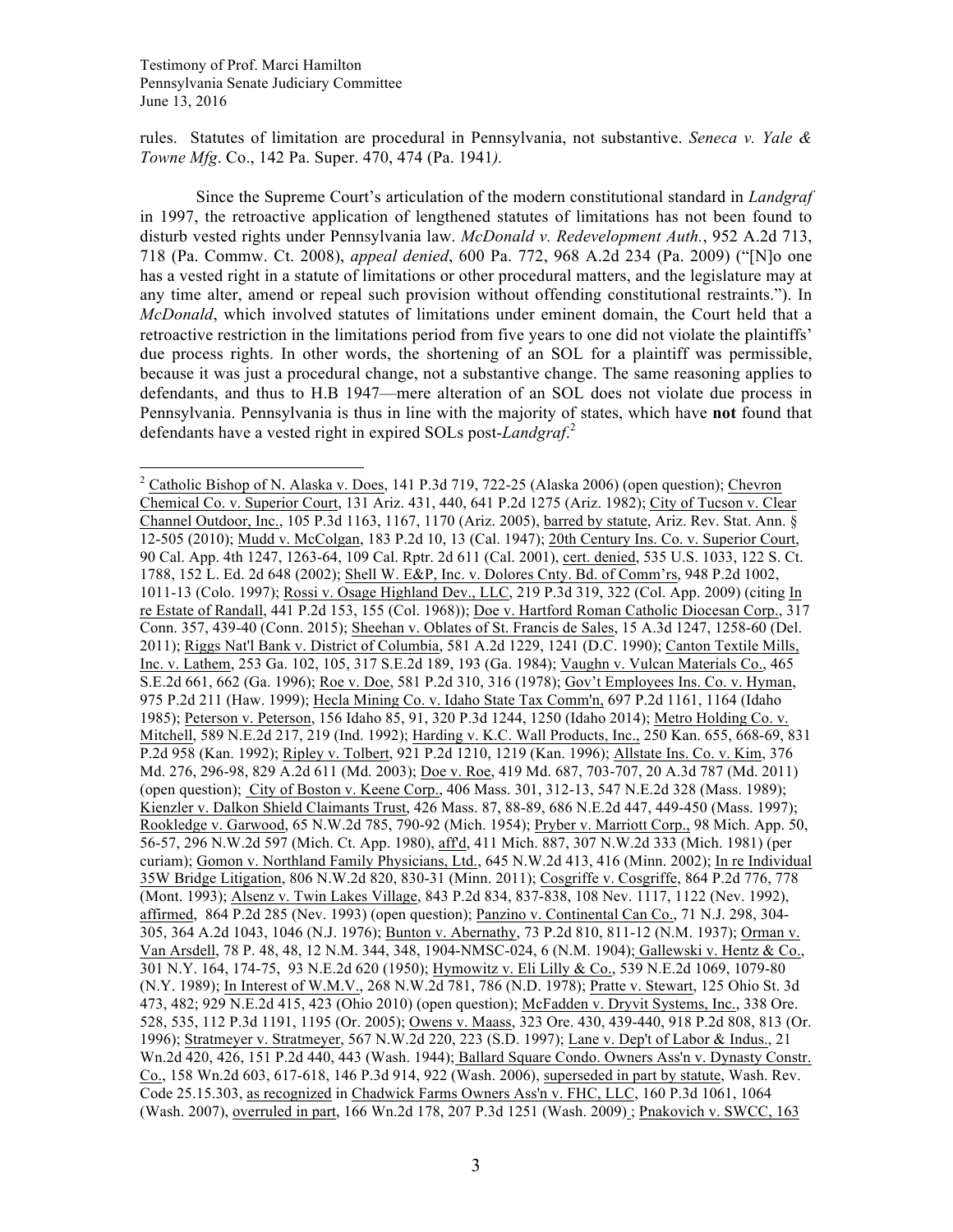$\overline{a}$ 

Pennsylvania courts have thus observed a distinction—even in the sovereign immunity context—between retroactive application of a legislative procedural enactment, such as revival of an SOL, and actual retrospective or retroactive laws which might violate either the Ex Post Facto clause, or Due Process. Expressly following *Landgraf*, one Pennsylvania Court has reasoned:

> A statute does not operate retrospectively merely because it is applied in a case arising from conduct antedating the statute's enactment, or upsets expectations based in prior law. Instead, the court must ask whether the new provision attaches new legal consequences to events completed before its enactment. A statute is retroactive only if it changes the legal consequences of acts completed before its effective date. The…amendments do not impair rights a party possessed when he acted, increase a party's liability for past conduct, or impose new duties with respect to transactions already completed. As such they do not operate retroactively. …Furthermore, as our Supreme Court has explained the modified timing requirements…are procedural and therefore do not fall within the categories of retrospective laws prohibited by the Ex Post Facto Clause.

*Commonw. v. Johnson*, 1999 PA Super 128, P9-P10, 732 A.2d 639, 643 (Pa. Super. Ct. 1999) (internal citations omitted). **Consistent with this reasoning, H.B. 1947 does not retroactively alter the burdens on the parties, or the penalties for defendants who commit or create the conditions for the sexual abuse of children at the time of the commission of the offense. It merely changes one procedural element of the civil law governing child sex abuse: the timing of bringing a civil lawsuit.**

One of the reasons given for due process arguments against revival of SOLs is a stated concern about the potential for false claims. This argument is a red herring in this arena. Victims of child sex abuse rarely make false claims, as we learned in California and Delaware, where windows already opened and closed. In California, there were anecdotal, unconfirmed reports of approximately 5 false claims out of the 1,150 filed, which means false claims in the area of child sex abuse are statistically insignificant. In addition, numerous scientific studies have established that children rarely make up child sex abuse. While there were few false claims in California, the window resulted in the identification of 300 child predators previously unidentified to the public, as mentioned above. These numbers, when applied to the due process "reasonableness/balancing of interests analysis" articulated by the Pennsylvania Supreme Court in *Bible*, also weighs in favor of deference to legislative judgment for the protection of children under the *Landgraf* framework. *Bible*, 548 Pa. at 260.

Opponents of reform further try to claim that without a statute of limitations, institutions and pedophiles won't be able to defend themselves in court against decades-old claims, thus also raising due process fairness concerns. This is another red herring. SOL reform does nothing more

W. Va., 583, 589-91, 259 S.E.2d 127, 131-32 (W. Va. 1979); Shelby J.S. v. George L.H., 381 S.E.2d 269, 273 (W. Va. 1989); Neiman v. Am. Nat'l Prop. & Cas. Co., 613 N.W.2d 160, 164 (Wis. 2000); Society Ins. v. Labor & Industrial Review Commission, 2010 WI 68, 326 Wis. 2d 444, 472-76, 786 N.W.2d 385 (Wis. 2010)(open question); Vigil v. Tafoya, 600 P.2d 721, 725 (Wyo. 1979); RM v. State, 891 P.2d 791, 792, (Wyo. 1995).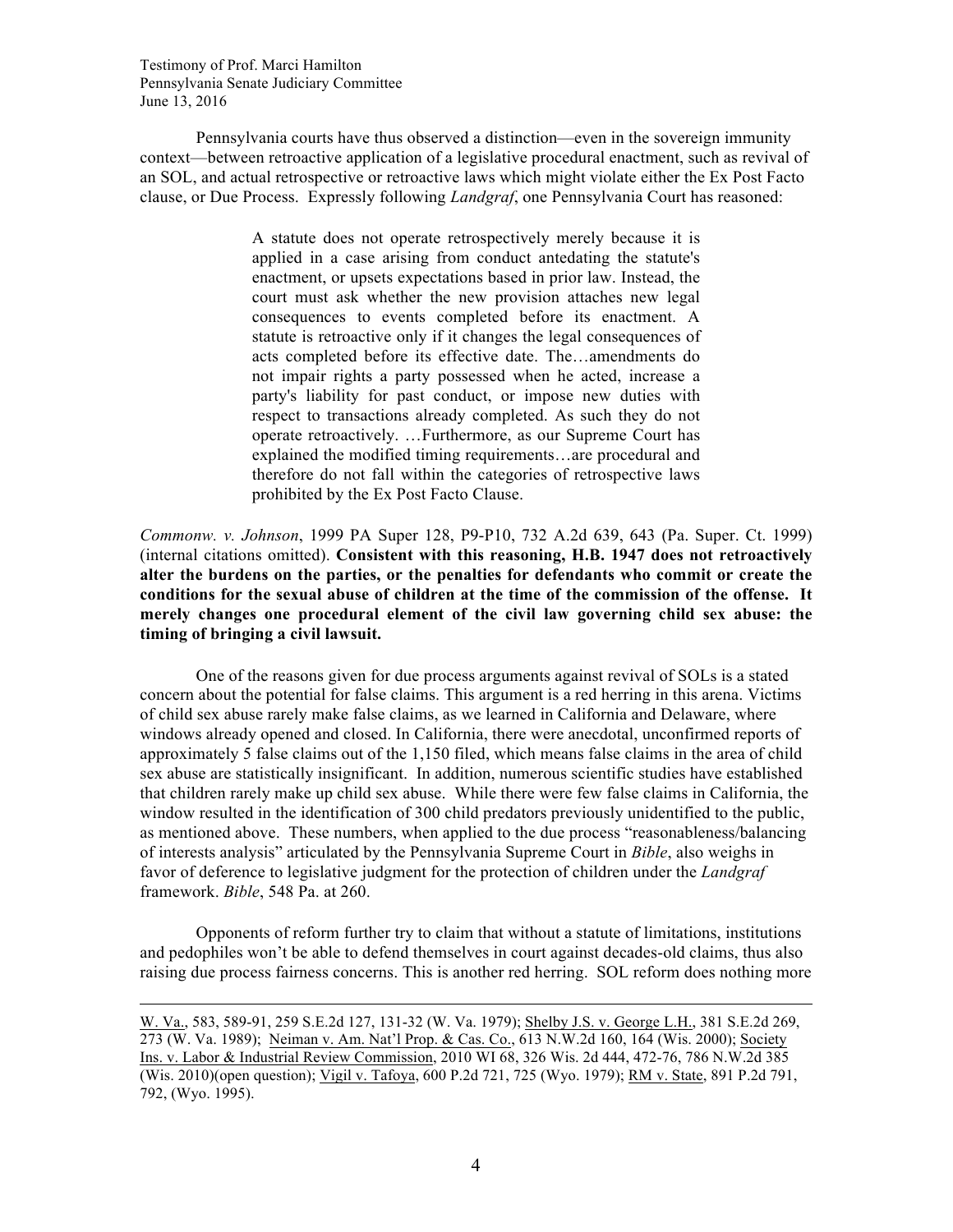than remove the arbitrary deadline for filing a claim. The plaintiff still bears the initial burden of proof, and if the plaintiff does not have corroborating evidence, the case is over. The defendant need not defend cases where the plaintiff lacks evidence, and simply need file a motion to dismiss. Indeed, right now, for the majority of cases in Pennsylvania, institutions and pedophiles simply file motions to dismiss solely on SOL grounds. They fear that the cases will now move to the merits rather than remain unheard due to this arbitrary deadline.

As the *Landgraf* Court noted in discussing the reasonableness of retroactive legislation as related to tort claims, "there is no such thing as a vested right to do wrong.'" *Landgraf*, 511 U.S. at 297, 114 S. Ct. at 1510, 128 L. Ed. 2d at 272 (quoting *Freeborn v. Smith*, 69 U.S. 160, 2 Wall. 160, 175, 17 L. Ed. 922 (1865)). This principle has long existed under Pennsylvania law as well. There is no such thing as a vested right to commit a wrong, nor to cover up a crime. *Kiskaddon v. Dodds*, 21 Pa. Super. 351, 355 (Pa. Super. Ct. 1902) ("No one has a vested right to do wrong"); *Satterlee v. Matthewson*, 16 Serg. & Rawle 169, 191 (Pa. 1827) ("there can be no right to do wrong"). Where the defendant would be claiming a vested right arising out of the very same procedural problem which motivated the legislature to act, due process concerns are muted, and fundamental fairness cuts in favor of retroactive reach intended to cure the wrong. *Gilman v. United States*, 290 F. 614, 616 (D. Pa. 1923) ("[T]here can be no vested right to do wrong. Claims contrary to justice and equity cannot be regarded as of that character. Consent to remedy the wrong is to be presumed."). The key distinction is that the pedophile and aiding and abetting institutional defendants knew full well when they endangered and harmed children that they were violating the law. There is no unfair surprise in subjecting them to liability, because when they acted, they were on full notice that they should not have done what they did. The revival will do no more than impose on them the liability they created through their own wrongful actions at the time they acted wrongfully. *Johnson*, 1999 PA Super at P9-P10, 732 A.2d at 643.

## **II. The plain language of the PA Remedies Clause protects those "injured" not those who caused the injury**

Aware of the foregoing law, the Catholic Bishops and their big business supporters have now fallen back on an alternative theory—that the Remedies Clause of the State Constitution supposedly bars revival of a cause of action, in order to protect tortious defendants. The purpose of the Remedies Clause is to protect plaintiffs from legislative action that will undermine the existence of an individual's remedy for an injury done. It is a constitutional guarantee of open courts for plaintiffs, and a not shield to block court access in favor of powerful defendants. Unlike a general Due Process concern which must be applied to either party, the Remedies clause text limits its own application, stating, "*all courts shall be open*; and *every man for an injury done* him in his lands, goods, *person* or reputation *shall have remedy by due course of law,* and right and justice administered without sale, denial or delay. Suits may be brought against the Commonwealth in such manner, in such courts and in such cases as the Legislature may by law direct." Pa. Const. Art. 1 § 11.

With H.B 1947, the legislature is simply trying to protect a plaintiff's ability to proceed in court in pursuit of a remedy for the injury already done. This bill does not create a new substantive theory but rather makes it possible for the one who was injured to receive "due course of law." All Pennsylvania courts agree that the "legislative branch cannot dissolve a right to recover once a case accrues. …' If, at that moment in a particular case, the law would provide the plaintiff access to a remedy, no subsequent law can take it away.'" *Konidaris v. Portnoff Law*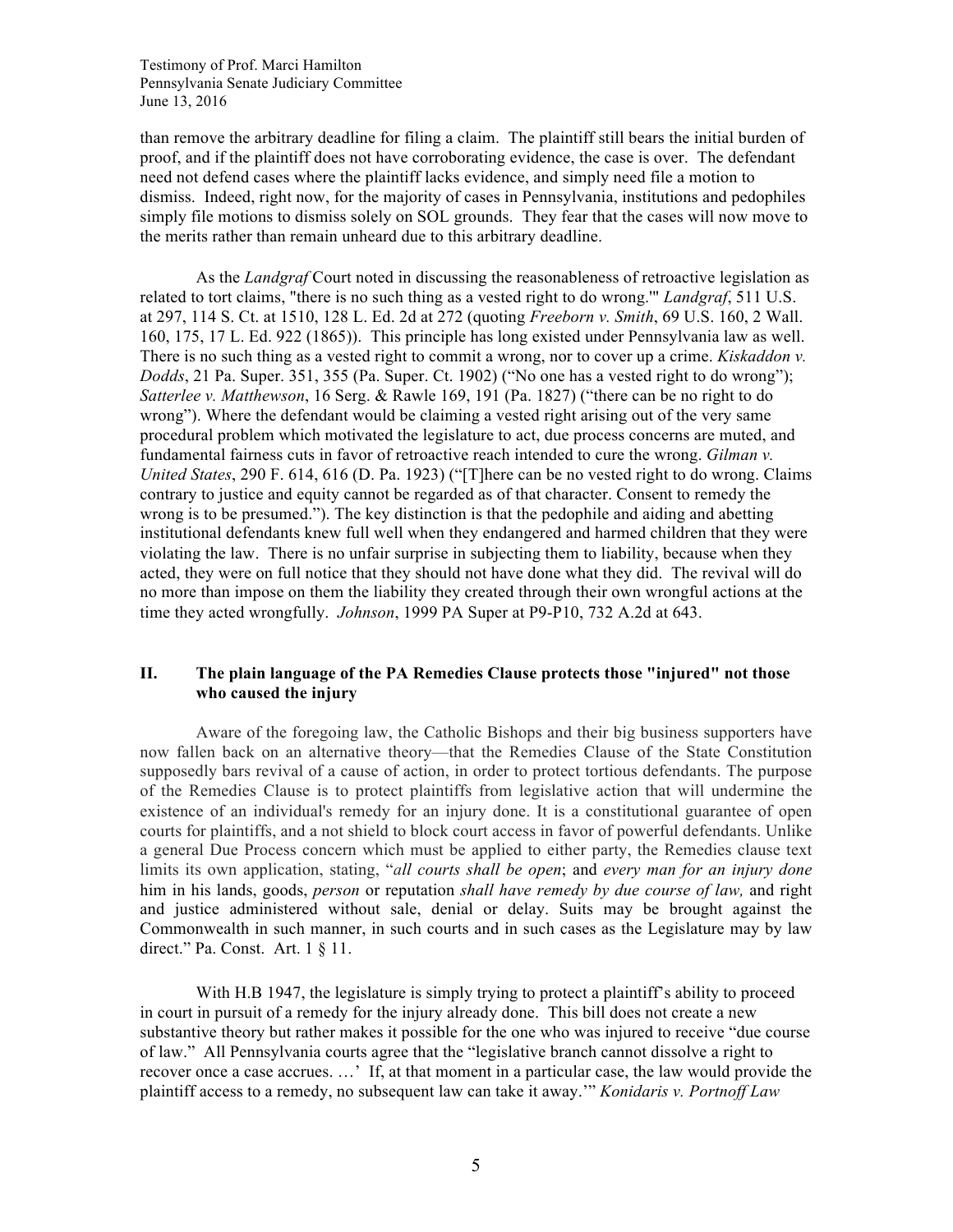*Associates, Ltd.,* 598 Pa. 55, 74, 953 A.2d 1231, 1242 (Pa. 2008) (citing and quoting *David Schuman*, *The Right to a Remedy,* 65 Temp. L. Rev. 1197, 1206, 1208 (1992)); *see also Stroback v. Camaioni*, 449 Pa. Super. 395, 674 A.2d 257 (Pa. Super. Ct. 1996).

In *Ieropoli v. AC&S Corp*., 577 Pa. 138, 842 A.2d 919 (Pa. 2004), the Pennsylvania Supreme Court held that the statute limiting successor asbestos-related liabilities for corporations was unconstitutional. The court analyzed the history of the Remedies Clause in Pennsylvania, and found that the legislation violated the Remedies Clause, because it *extinguished the plaintiff's accrued cause of action* to recover for his asbestos-related illness. The *Ieropoli* Court "held that under the Remedies Clause, *a cause of action* that has accrued is a vested right which cannot be eliminated by subsequent legislation." *Konidaris,* 598 Pa. at 64, 953 A.2d at 1236 (quoting *Konidaris v. Portnoff Law Assoc., Ltd*, 884 A.2d 348, 353 (Pa. Cmwlth. 2005) (emphasis added). Any academic attempt to broaden the *Ieropoli* holding or reasoning to include tortious defendants is belied by the words of the Pennsylvania Supreme Court itself, which in considering a narrower legislative reenactment in response to *Ieropoli*, re-stated its own *Ieropoli* holding as follows: "we held that the statute was unconstitutional as applied to complaints filed before its effective date because the statute extinguished already existing *causes of action*." *Johnson v. Am. Std.,* 607 Pa. 492, 500, 8 A.3d 318, 323 (Pa. 2010) (emphasis added). According to the Pennsylvania Supreme Court, "the guarantee of a 'remedy by due course of law' in Article 1, Section 11, means that a case cannot be altered, in its 'substance' by a subsequent law." *Ieropoli* 577 Pa. at 149, 842 A.2d at 926 (quoting *Menges v. Dentler*, 33 Pa. 495, 498-99 (Pa. 1859)). Procedural changes are not constitutionally problematic under the Remedies Clause, and tatutes of limitation are procedural in Pennsylvania, not substantive. *Seneca v. Yale & Towne Mfg. Co.*, 142 Pa. Super. 470, 474 (Pa. 1941); *see also, In re Condemnation of Real Estate by Carmichaels*, 88 Pa. Commw. 541, 490 A.2d 30 (Pa. Cmwlth. 1985); *Upper Montgomery Joint Authority v. Yerk*, 1 Pa. Commw. 269, 274 A.2d 212 (Pa. Cmwlth. 1971).

Given the due process holdings of cases such as *Bible* and *McDonald*, it does not follow that *Ieropoli* or *Konidaris* alter the text of the Remedies Clause to make it apply to not only those injured but also those responsible for the injury. There is no vested right to do wrong in Pennsylvania. *Kiskaddon v. Dodds*, 21 Pa. Super. 351, 355 (Pa. Super. Ct. 1902); *Satterlee v. Matthewson*, 16 Serg. & Rawle 169, 191 (Pa. 1827). Thus, the plain language of the Remedies Clause should control. *Ieropoli*, 577 Pa. at 148, 842 A.2d at 925 (noting that "the fundamental rule of construction which guides us is that the Constitution's language controls"). There is no legitimate, much less plain, reading of HB 1947 whereby child sex abuse victims can be said to be the cause of "injury done" to the institutions and individuals who endangered them. *Commonw. v. Davidson*, 595 Pa. 1, 32, 938 A.2d 198, 216-217, (Pa. 2007) (noting "words and phrases…shall be construed according to rules of grammar and according to their common and approved usage…When the words of a statute are clear and unambiguous, there is no need to look beyond the plain meaning[.]") (internal citations omitted); *see also*, *Madison Constr. Co. v. Harleysville Mut. Ins. Co.*, 557 Pa. 595, 609-610, 735 A.2d 100, 108-109 (Pa. 1999).

In the interest of a full explanation, it should be noted that there is one very old case which contains dictum that might indicate a defendant at one time in Pennsylvania had a vested right in expired claims. It is the 108-year-old *Lewis v. Pennsylvania R. Co.,* 220 Pa. 317, 69 A. 821 (Pa. 1908), and the actual facts of the case dealt with retroactive expansion of negligence *liability* to include employers which had previously not been subject to vicarious liability for an employee's negligence when an employee was injured. As the statute at issue in *Lewis* created a new category of liability--one for which the employer defendant did not have full notice that they should not have done what they did--it could not be applied retroactively.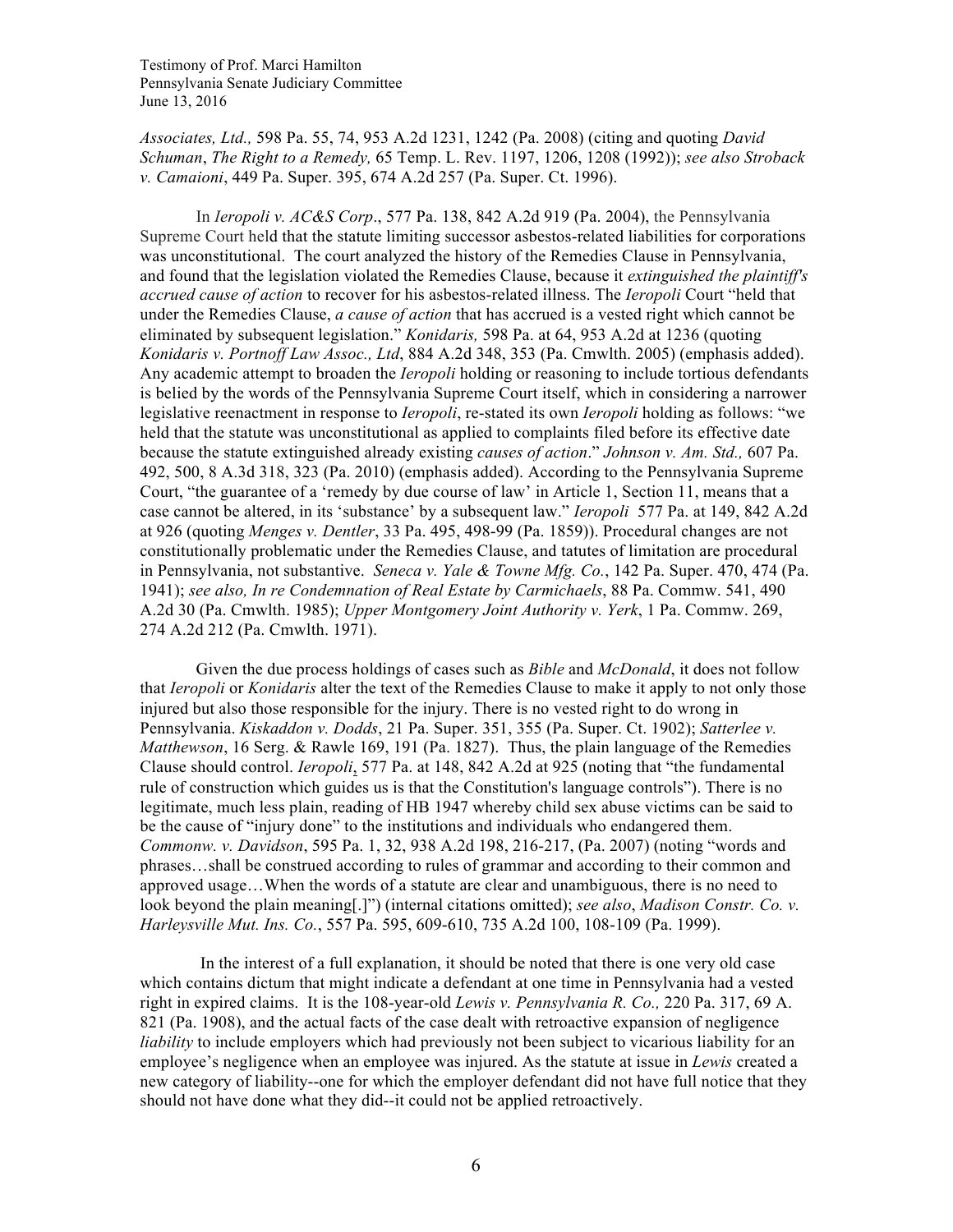The *Lewis* court did reference remedies in its discussion, however, the reasoning was not discussed as a Remedies Clause holding, and more probably referenced now-antiquated due process reasoning, though, admittedly, it was not entirely clear. *Id*. at 823. There was a time in the Nineteenth and early Twentieth Centuries when nearly every court—federal and state—agreed on that now outdated principle. But that doctrine is now soundly rejected in federal cases and the majority of states, including Pennsylvania. Even where the federal and state Constitution may protect a vested right, there is no vested right in the mere running of a civil SOL in Pennsylvania. Current legislative judgments regarding retroactive revival of previously time-barred causes of action should be considered in light of the Supreme Court's holding in *Landgraf*, which the Pennsylvania Supreme Court has cited approvingly in other recent procedural contexts. Outdated, pre-*Landgraf*, case law is of little practical guidance regarding the modern legislative and judicial understandings of the application of procedural revival statutes and possible "vested rights" analyses.

Accordingly, *Lewis* was distinguished by the Supreme Court of Pennsylvania in 2008 in *Konidaris v. Portnoff Law Associates, Ltd.,* 598 Pa. at 73-74, 953 A.2d at 1241-42. In *Konidaris*, the Supreme Court of Pennsylvania held that a retroactive amendment to Municipal Claims and Tax Liens Act (MCTLA) to provide for recovery of attorney fees expended in collecting tax claims did not violate the Remedies Clause of the Pennsylvania Constitution. The *Konidaris* Court reasoned that the 2003 retroactive amendment to the Municipal Claims and Tax Liens Act did not violate the Remedies Clause precisely *because* the constitutional protection contained in the Clause is *for a remedy for an injury done*. In *Konidaris*—as with the Catholic Conference and their big business allies today—those challenging constitutionality of retroactive application were claiming a right *not to do something*, specifically paying attorney's fees related to the collection of a school district's tax claims. *Id*.; Pa. Const. Art. I, § 11.

Finally, once again, there is no vested right to do wrong in Pennsylvania. This rule has long existed under Pennsylvania law. *Kiskaddon v. Dodds*, 21 Pa. Super. 351, 355 (Pa. Super. Ct. 1902); *Satterlee v. Matthewson*, 16 Serg. & Rawle 169, 191 (Pa. 1827). There is also no vested right to do wrong under federal law. " *Landgraf*, 511 U.S. at 297.

Although after reviewing both longstanding precedent and modern jurisprudence, I am persuaded that civil SOL revival legislation, if enacted, would be a proper exercise of legislative judgment in the state of Pennsylvania, the only way to have this question answered once and for all is to enact H.B. 1947 with its retroactive, revival provision, and allow the Justices of the Supreme Court of Pennsylvania to answer the question themselves. Under Pennsylvania law, as under federal, "any legislative enactment, enjoys a presumption of constitutionality," those who wish to challenge it "bear a heavy burden to prove it unconstitutional" and "[a] statute will only be declared unconstitutional if it clearly, palpably and plainly violates the constitution.'" *Ieropoli*, 577 Pa. at 153-154, 842 A.2d at 928 (quoting *Erfer v. Commonwealth*, 568 Pa. 128, 794 A.2d 325, 331 (Pa. 2002)) (citation omitted).

Pennsylvania's children and adult survivors deserve at least this much respect by this body for their civil rights.